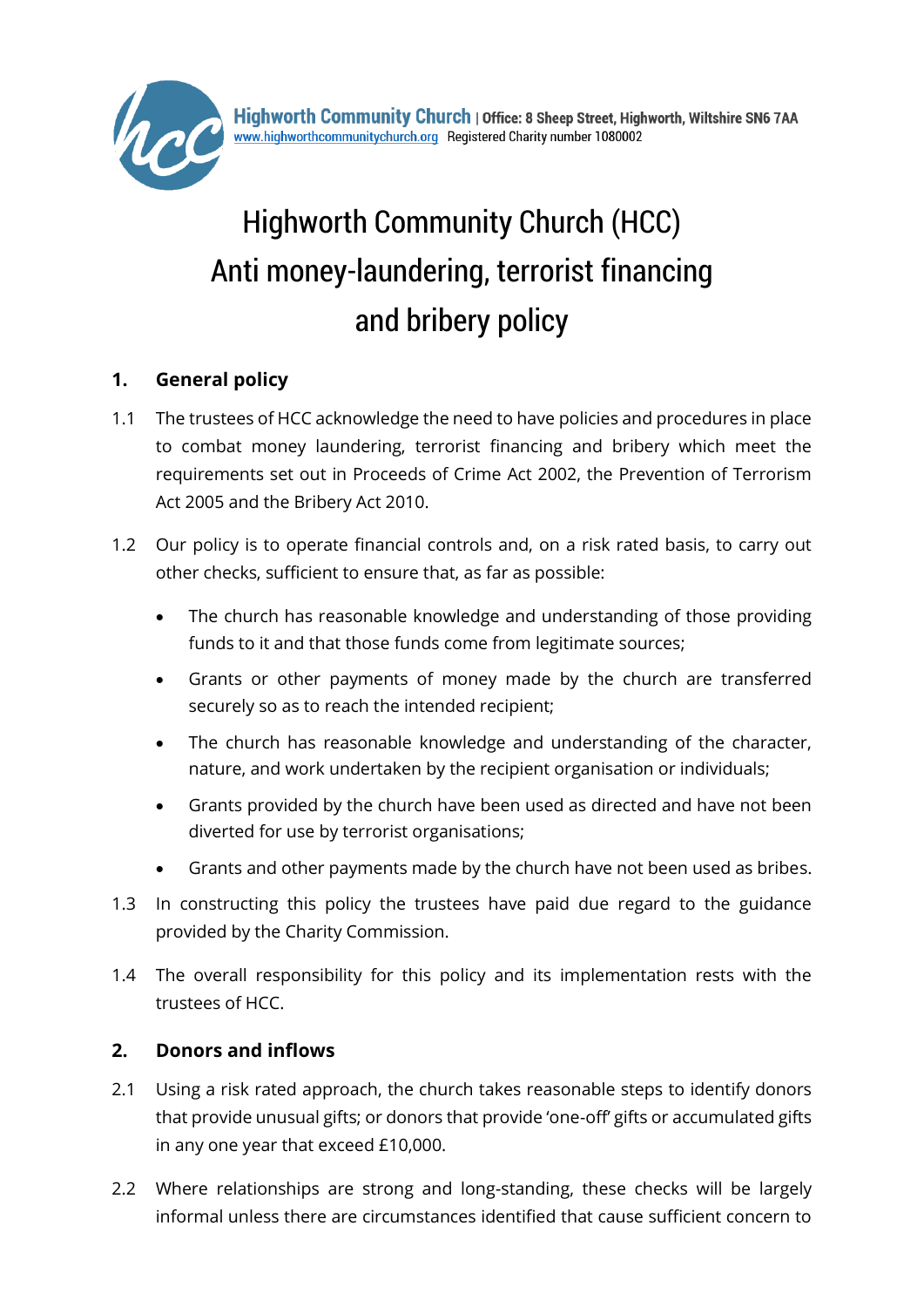warrant more formal checks. More formal checks will be required for new and developing relationships.

- 2.3 Some examples of circumstances that may give rise to a level of concern include:
	- One-off donations that exceed £5,000 received from individuals previously unknown to the church;
	- Donations that carry restrictions that require the funds to flow through the church to external parties, particularly where these parties are located in areas that are more susceptible to corruption or which are known to be close to terrorist hot-spots;
	- Donations in excess of £500 that are received in cash;
	- Donations received that are 'out of character' with previously established patterns of giving.
- 2.4 Where formal checks are implemented these are intended to:
	- Identify the donor;
	- Identify the source of funds from which the donation originated.
- 2.5 In cases where suspicions of money laundering or terrorist financing are identified, these should be reported in accordance with the procedures set out in section 4 of this policy.

#### **3. Grants and outflows**

Please also see HCC Grant Making Policy for further guidance

- 3.1 HCC implements financial controls sufficient to ensure that grants and other outflows of funds reach their intended recipients. Specifically this means that:
	- Grants are generally made by transfer of funds from the church's bank accounts directly to the bank account of the recipient;
	- Wherever possible the bank account of the recipient will be in the name of an organisation rather than an individual;
	- Where transfers can't be made, cheques will be used, made payable to an organisation rather than an individual wherever possible;
	- Grants and other transfers will only be made in cash of any currency in extreme or unusual circumstances and only with the knowledge and consent of the trustees.
- 3.2 Using a risk rated approach, the church takes reasonable steps to identify and understand the nature of the work carried out by all recipients. The church adopts a more formal approach for individual recipients or recipient organisations: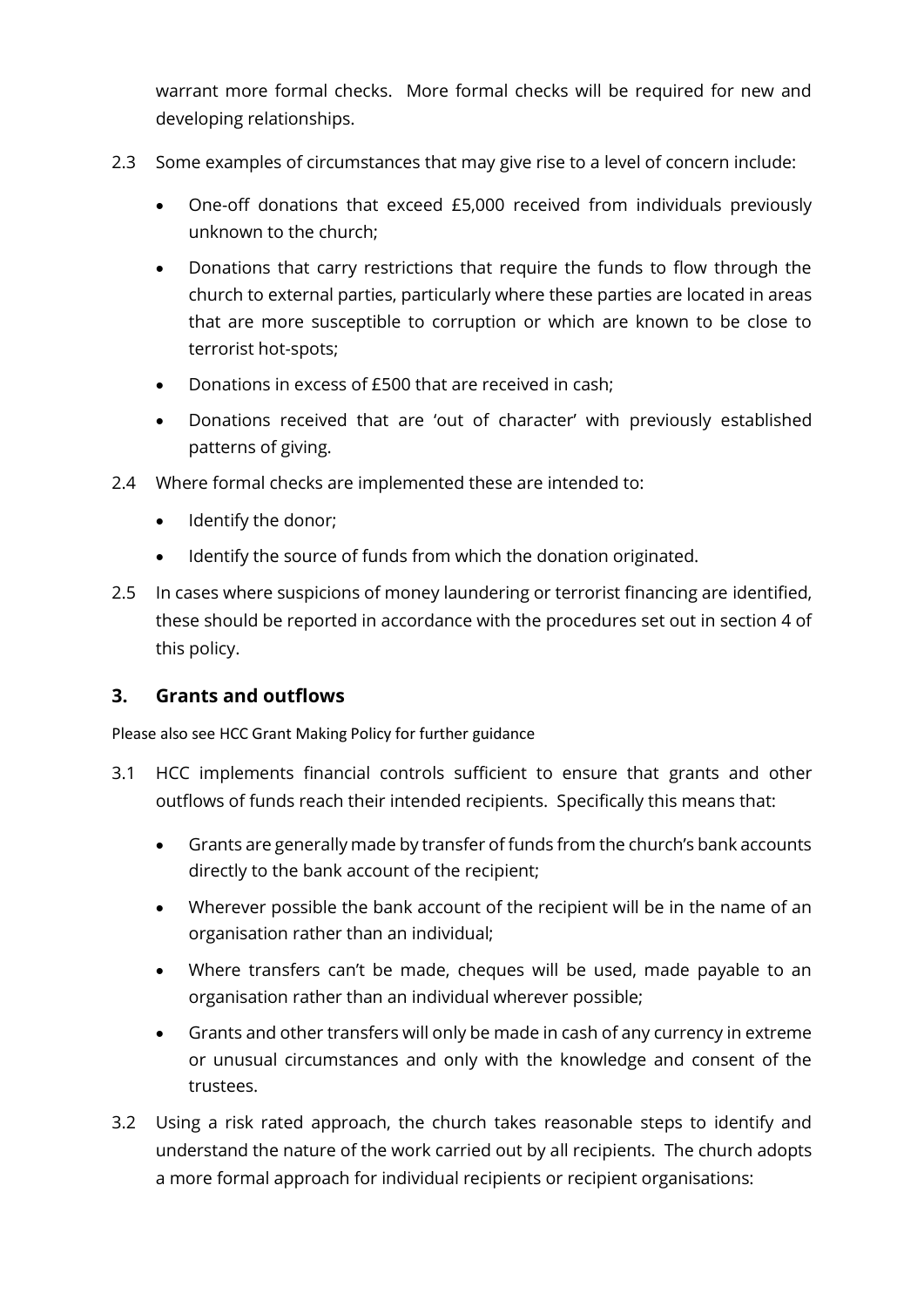- Where relationships are less well developed;
- That operate in regions of the world where regulation is less well developed and are known to be more susceptible to corruption;
- That operate in conflict zones or known terrorist hotspots;
- Where recipients fall under the definition provided by the Financial Action Task Force (FATF) of politically exposed persons (PEP);
- Where the governing structure of the recipient has recently changed;
- Where the emphasis of the work undertaken by the recipient has recently changed.
- 3.3 Formal identification of recipients may include:
	- The use of independent and reliable source material including:
		- o Those obtained from government departments;
		- o Those obtained from registering authorities or agencies;
		- o Photographic identification;
		- o Database services.
	- Other research including:
		- o Personal commendation;
		- o Internet research;
		- o Face-to-face visits;
		- o Third party due diligence.
- 3.4 In cases where suspicions of money laundering or terrorist financing are identified, these should be reported in accordance with the procedures set out in section 4 of this policy.
- 3.5 Using a risk rated approach, the church will take reasonable steps to ensure that the grant provided has been used in the way that was intended and that it has not been diverted towards terrorist organisations or for terrorist activities. Such reassurance may take the form of:
	- Confirmation from a senior member of the recipient organisation that the grant has been used as intended;
	- Receipts evidencing that grants have been used as expected;
	- A written analysis of where the funds have been spent;
	- Other means of research.
- 3.6 HCC has a zero tolerance policy to bribery. Where the church identifies or has reasonable suspicion that grants have been used for the purposes of bribery it will